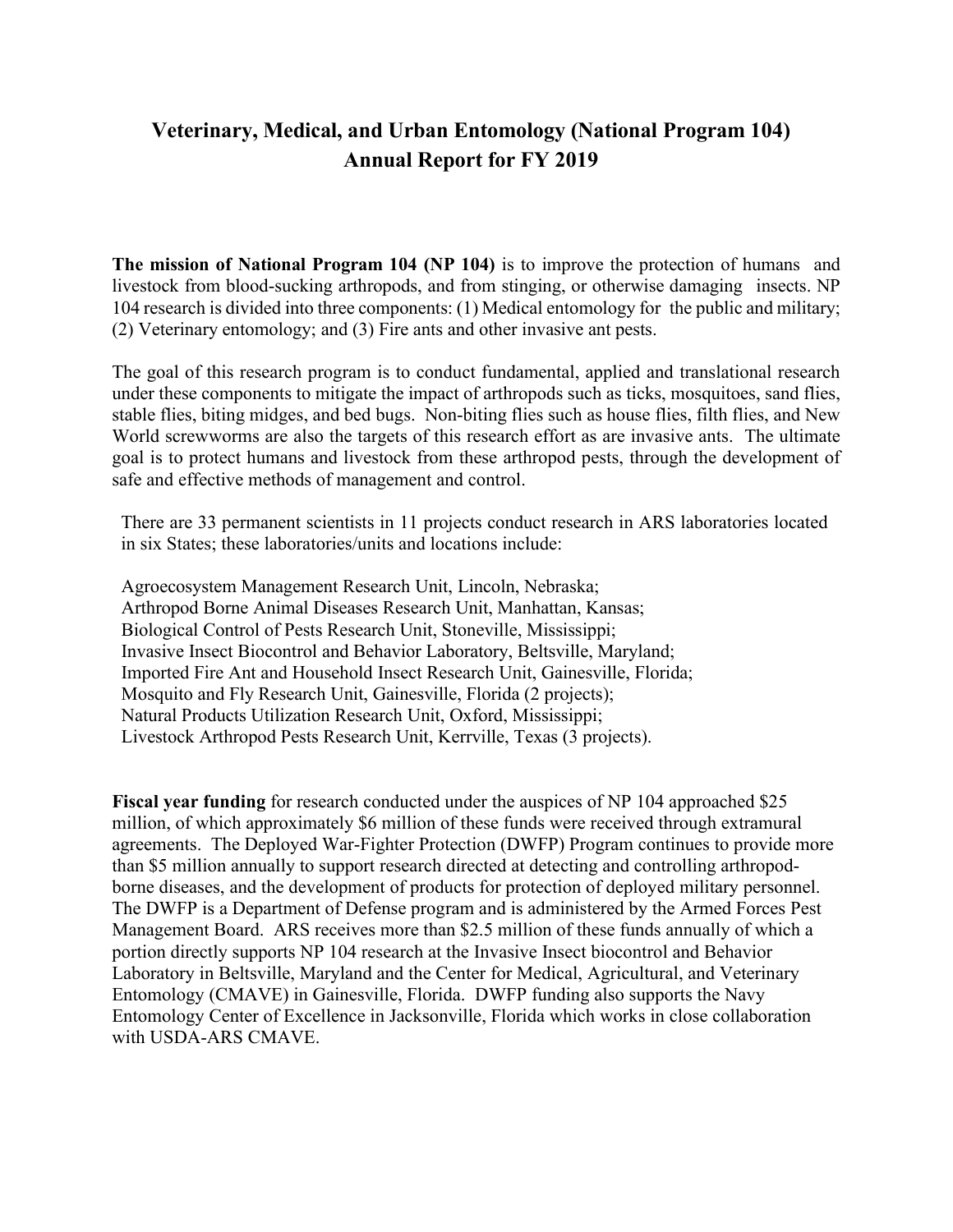**The quality and impact of NP 104 research in 2019** was evidenced by the following research-related activities and products:

- o 8 new invention disclosure or patent applications;
- o 4 patents issued;
	- Patent No. 10,093,925: Lepidopteran Moth Control Using Double-Stranded RNA Constructs.
	- Patent No. 10,093,928: Double-Stranded RNA Constructs to Control Insect Pests
	- Patent No. 10,351,850: Double-Stranded Ribonucleic Acid as Control Against Insects
	- Patent No. 10,363,292: Vaccination with Anti-Tick Antigens to Control Multiple Tick Species and Disease Transmission in White-Tailed Deer and other Host Animals
- o 1 new Cooperative Research and Development Agreement;
- o 2 new Reimbursable and Trust Agreements;
- o 9 new Interagency Agreements; and
- o 17 new Material Transfer and Material Transfer Research Agreements.

**These technology transfer efforts** include the development of better insecticides and insecticide formulations, traps, and repellents. NP 104 scientists work closely with the U.S. Environmental Protection Agency (EPA), as subject matter experts on bed bugs, mosquitoes, ticks, and provide input regarding repellent labeling. In addition, NP 104 personnel provide the USDA Animal and Plant Health Inspection Service (APHIS) with direct research support of the Imported Fire Ant Quarantine, Cattle Fever Tick Eradication Program, and Screwworm Eradication Program.

**Scientists in NP 104 published** 81 papers detailing their research findings in a wide variety of peer-reviewed journals that cover a diverse range of disciplines. The following are select examples:

- Biology and Behavior- Nature Scientific Reports, Genes Genomes Genetics, Frontiers in Ecology and Evolution, PLoS One, Viruses;
- Biochemistry and Chemistry Chemistry and Biodiversity, Pesticide Biochemistry and Physiology;
- Entomology American Entomologist, Biocontrol Science and Technology, Environmental Entomology, Insects, International Journal of Acarology, Journal of Economic Entomology, Journal of Vector Ecology, Medical and Veterinary Entomology;
- Medicine/ Public Health Comparative Immunology Microbiology and Infectious Diseases, International Journal of Environmental Research and Public Health, PLOS Neglected Tropical Diseases

Research results were also communicated in numerous trade journals that target our customer/stakeholder base.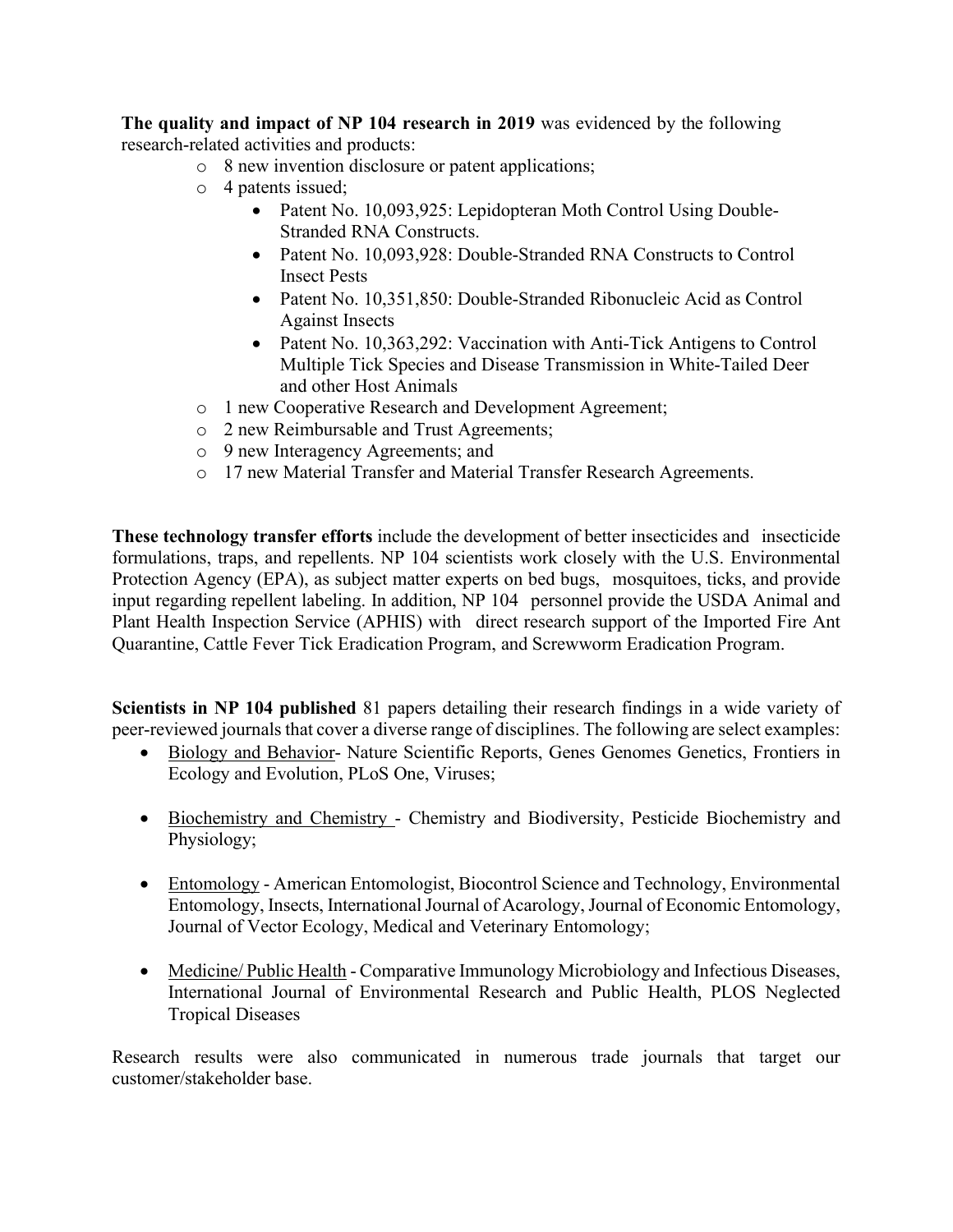**Internationally,** NP 104 scientists participated in research collaborations with scientists in Argentina, Australia, Brazil, Canada, China, Costa Rica, Ecuador, Egypt, France, French Polynesia, Greece, Israel, Italy, Kenya, Mexico, New Zealand, Panama, Sweden, Thailand, Ukraine, United Kingdom and Vietnam. These research collaborations allow access to places where many of our invasive species originated, and also increase the depth of our intellectual capital with original ideas from different perspectives.

### **Personnel in NP 104**

#### **New scientists in NP 104 2019:**

**Dr. Glen Scoles,** Research Entomologist, formerly with the Animal Disease Research Unit in Pullman, Washington, joined Invasive Insect Biocontrol and Behavior Laboratory, Beltsville, Maryland.

**Dr. Alex Arp**, Research Geneticist (Insects), joined Knipling-Buschland U.S. Livestock Insects Research Laboratory, Kerrville, Texas.

**Dr. Kyle Harrison**, Research Entomologist, joined Agroecosystem Management Research Unit, Lincoln, Nebraska.

### **The following scientist retired:**

**Dr. Felicito (Felix) Guerrero,** Research Physiologist, Knipling-Buschland U.S. Livestock Insects Research Laboratory, Kerrville, Texas.

The distinguished record of Dr. Guerrero is recognized world-wide and he will be missed at NP 104.

### *Notable Research Accomplishments by Program Components*

### **Component 1:** *Medical Entomology for the Public and the Military*

Easily deployed spatial repellent provides protection from disease vectors. Standard pesticide sprays can reduce mosquito and biting fly attacks. However, they also contribute to insecticide resistance, which undermines their long-term utility. ARS scientists in Gainesville, Florida, with collaborators determined that the spatial repellent transfluthrin applied to strips of camouflage netting and geotextiles, used ubiquitously by the U.S. military, can be easily transported and attached to perimeters and structures to create a rapid shelter from biting and disease-vectoring insects. Significant reductions of incursions by mosquitoes, sand flies, and other biting flies were documented in protected perimeters across four ecologically distinct and militarily relevant environments. Thus, deployment of vector protection occurred without having to wait for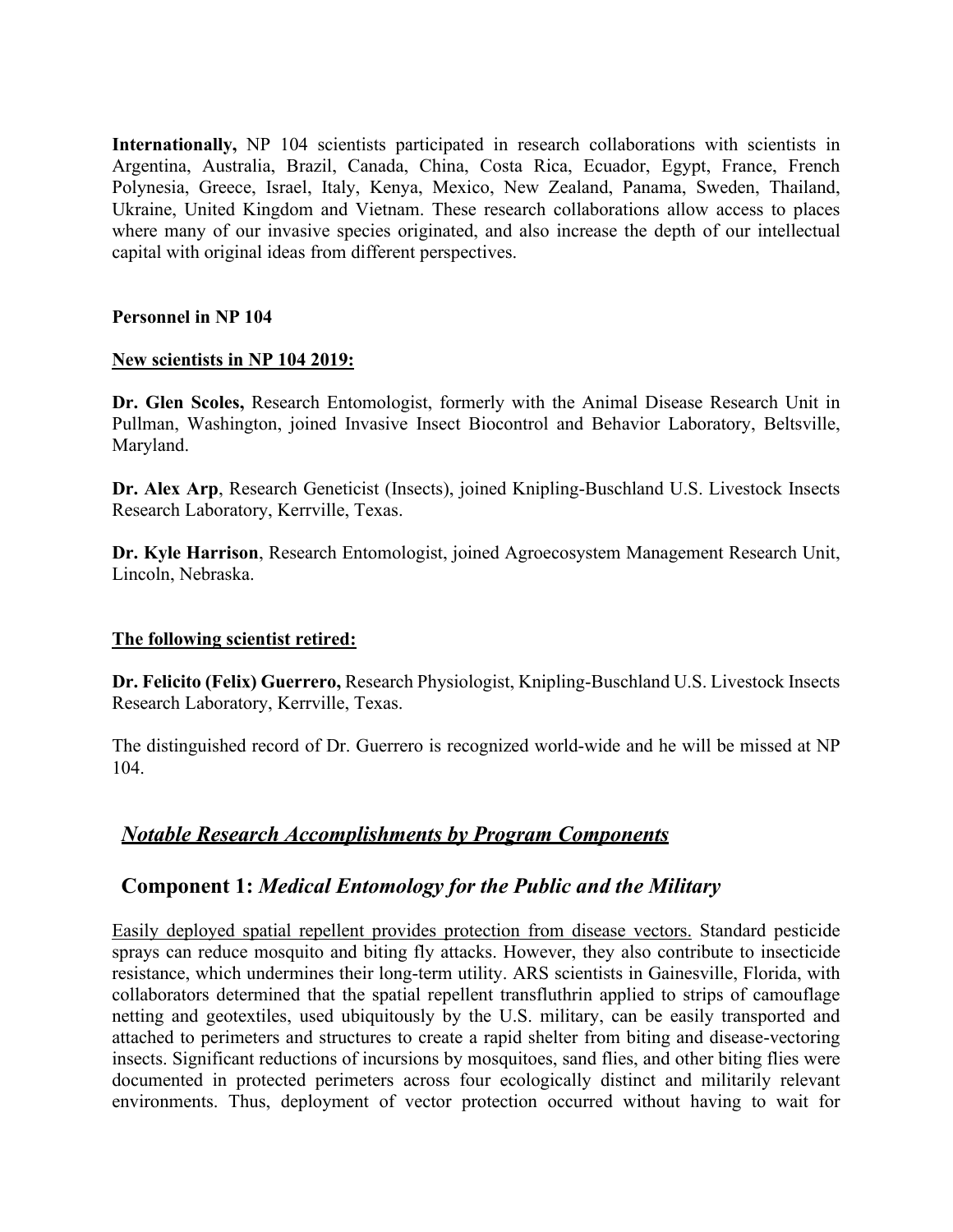intervention by mosquito and vector control units. In addition, the spatial repellent protected the perimeters without causing death of the targeted pests. By not killing the insects, the development of insect resistance is impeded by allowing insecticide-susceptible insects to dilute populations of insecticide-resistant pests.

Mosquito repellency of pineapple weed compounds. Pineapple weed has documented use as an insect repellent by various indigenous peoples of North America. This investigation by ARS scientists at Oxford, Mississippi, was conducted to identify chemical constituents responsible for any insect repelling effect and evaluated the practice via a mosquito-biting-deterrent test. Essential oil from dried pineapple weed deterred biting by mosquitoes as effectively as diethyltoluamide (DEET), which is used in retail mosquito repellent products. The most active compound isolated from pineapple weed, alpha-terpineol, provided complete protection similar to DEET. In addition, another compound in pineapple weed, neryl isovalerate, was for the first time discovered to have mosquito repellent properties. This research provides scientific evidence that validates the traditional use of pineapple weed as a biting-insect deterrent and reveals a potential natural alternative to widely used synthetic insect repellents.

Volatile identified from bed bug eggs. New strategies to detect bed bugs are always in demand for both the public and companies involved in detecting these blood-sucking insect pests. Canines trained to detect bed bugs have been used for about a decade and ARS scientists in Beltsville, Maryland, identified the compounds produced by bed bug nymphs and adults that alert the trained dog to their presence. A study was undertaken to determine whether the chemical compound in bed bug eggs was similar or identical to the chemical produced by nymphs and adults. Surprisingly, the chemical identified that emanated from bed bug eggs was different. Furthermore, neither of the compounds produced by nymphal and adult bed bugs could be detected in the egg samples. This information will be useful to industry personnel attempting to develop new detection methods for bed bugs.

# **Component 2:** *Veterinary Entomology*

Reduction of an invasive weed in the cattle fever tick quarantine zone. The giant reed is an invasive weed in the cattle fever tick Permanent Quarantine Zone, where it clogs portions of the Rio Grande River and reduces border visibility. Two biological control agents of the giant reed, the arundo wasp and the arundo scale, were released in 2009 and 2010, respectively. Nine years after the release of the scale, ARS scientists in Kerrville, Texas, documented 55 percent less above-ground biomass of stands of the giant reed in areas where both the arundo wasp and scale were used as a biocontrol agent compared with areas where the wasp alone was used. Despite its low dispersal rate, the impact of the arundo scale as a biological control agent was augmented when used together with the wasp. Reducing stands of giant reed decreases the ideal habitat for southern cattle fever ticks, which helps maintain the cattle fever tick quarantine.

Salivary proteins of biting midges associated with virus transmission in livestock. Until this research occurred, the extreme efficiency with which biting flies (midges) can transmit some viruses was not clearly understood. ARS scientists in Manhattan, Kansas, discovered that when virusinfected midges bite seeking blood, along with the virus they deposit 45 proteins in their saliva,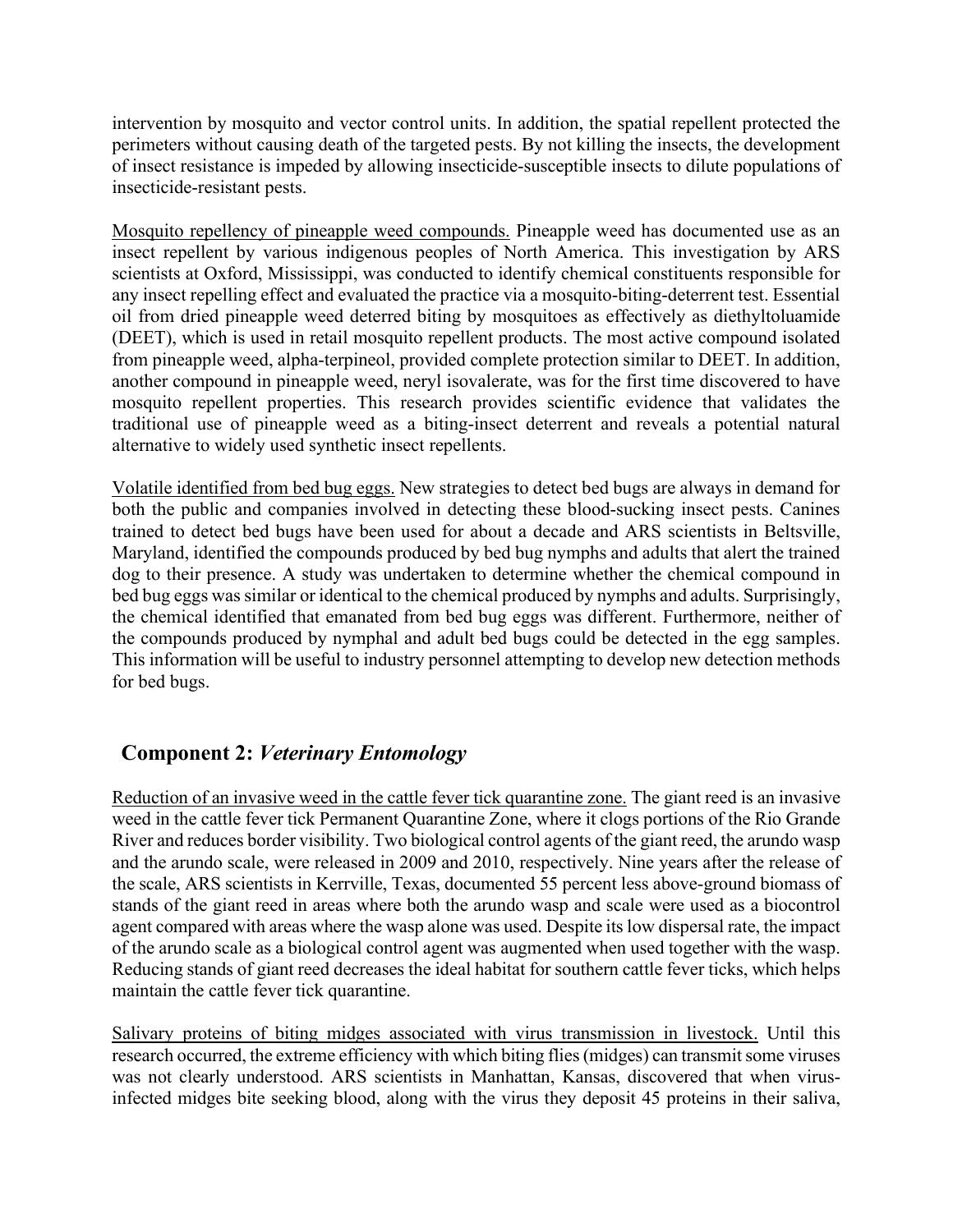which are critical for successful acquisition of a bloodmeal. A mouse model showed these salivary proteins promoted rapid infection and systemic dissemination of midge-transmitted viruses via the lymph system. Additionally, saliva-induced blood vessel dilation encourages virus replication and dissemination via the circulatory system. This research advances our understanding of the complex myriad of proteins in midge saliva and provides insights into their functional role in blood feeding, virus transmission, and viral disease pathogenesis. This fundamental research guides the development of methods to impede virus transmission in livestock.

Translational research advances tick-borne disease diagnostics. Most tick-borne diseases can be transmitted by infected ticks through their bite from animals to humans. Enhanced pathogen detection is needed to improve the diagnoses of these diseases. The TickPath Layerplex is an innovative molecular assay that detects several tick-borne pathogens from ticks, animals, or humans. It is being patented by ARS scientists in Kerrville, Texas, and collaborators at Texas A&M University–College Station. The TickPath Layerplex detects several groups of tick-borne pathogens in a sample, distinguishes the type of tick-borne pathogen, and thereby guides decisions for rapid and appropriate treatments. This biotechnology aids in the diagnosis of human and animal tickborne diseases.

Surveillance of pesticide resistance in southern cattle fever tick (SCFT). The SCFT may be the most economically important tick species due to its negative impacts on beef and milk production. Keeping the United States free from SCFT depends on the quarantine of infested premises and the systematic treatment of cattle with pesticides to suppress tick populations. The development of pesticide-resistant SCFT populations is becoming a problem and is associated with the intense use of pesticides to keep livestock free from SCFT. A rapid molecular test was developed by ARS scientists in Kerrville, Texas, to simultaneously detect different mutations in the SCFT genome associated with resistance to pyrethroids, a pesticide commonly used against ticks. Results from the test were used to evaluate the temporal epidemiology of pyrethroid resistance and SCFT outbreaks in the United States. Rapid surveillance for pesticide resistance is critical in the design of strategies to prevent the development of pesticide resistant SCFT populations and to promote sustainable SCFT management.

Development and validation of CRISPR-Cas9 for gene knockout in screwworms. The continual release of sterile screwworms is essential to the successful eradication of this insidious and economically important pest of livestock and wildlife in Central and South America. ARS scientists at Kerrville, Texas, collaborated with scientists at the North Carolina State University and University of Campinas in Brazil to develop and validate methods for using the genome editing technology CRISPR-Cas9 in the screwworm. CRISPR-Cas9 can be used to selectively knock out a target gene and insert transgenes in specific locations in the genome. This technology is a key tool in developing gene drive strains and can be used to understand gene function. The technique was verified by knocking out genes for body color, olfaction, and sex determination. This method may be used to advance the sterile screwworm release program with gene drives or female-to-male transformation systems.

Coconut oil-based repellent formulations for protection from biting insects. Flies and other biting insects are annoying and potentially dangerous, and cause suffering and transmit diseases among humans and livestock. ARS scientists in Lincoln, Nebraska, and Peoria, Illinois, developed a novel,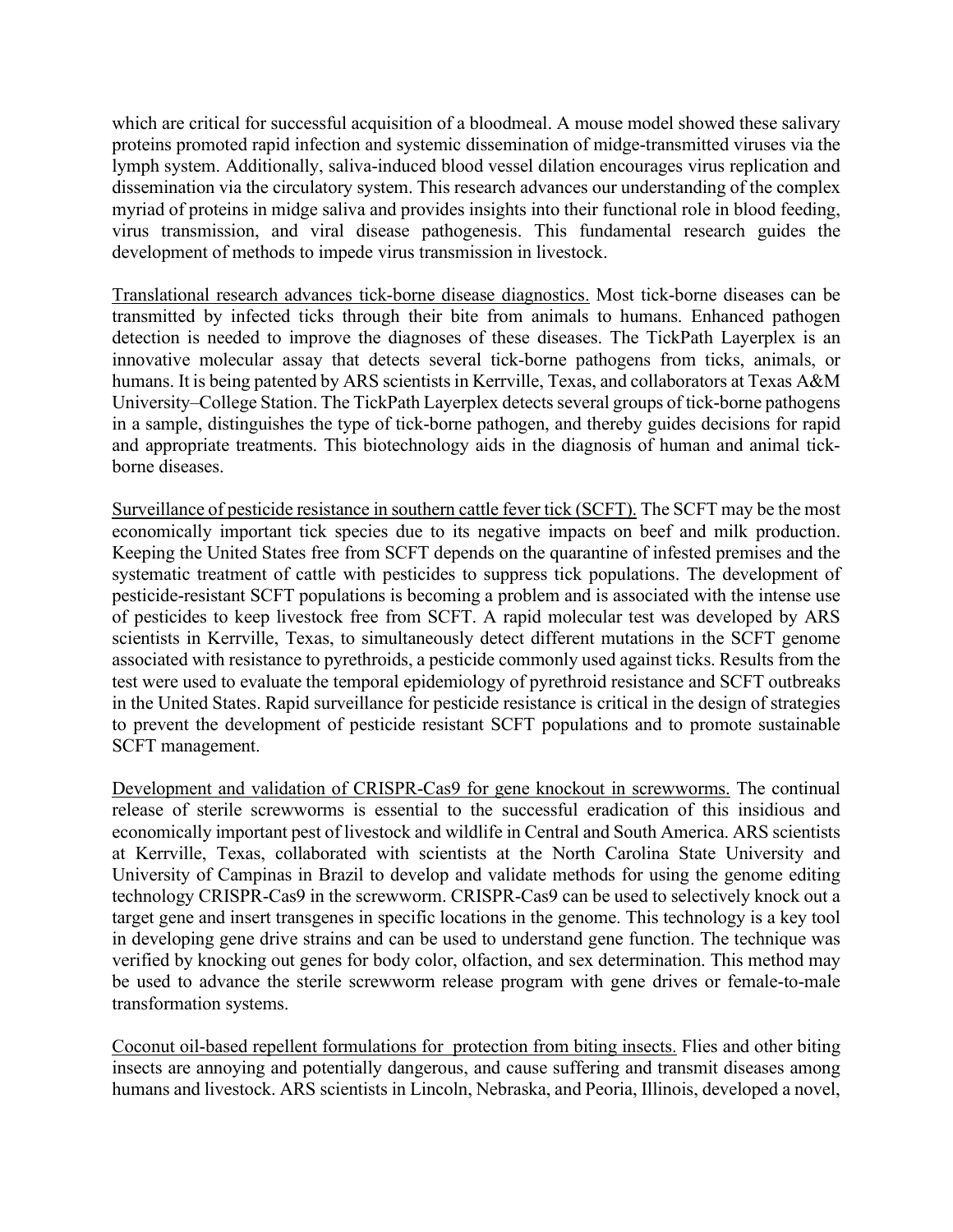starch-pectin water-based formulation of coconut fatty acids for use on livestock and companion animals. This formulation repels biting flies for up to 4 days in pasture settings. Potentially, coconut fatty acids could be used in sunscreen-based and lavender oil-based formulations and lotions to effectively repel mosquitoes and ticks from humans and animals.

Pesticide resistance not detected in the invasive Asian longhorned tick. The invasive Asian longhorned tick can vector serious diseases in humans and animals. First discovered in the United States in 2017, its presence has been confirmed in 12 States by 2019. To determine the susceptibility of this tick species to pesticides commonly used in tick control (specifically pyrethroids), ARS scientists in Kerrville, Texas, and cooperators at Rutgers University, characterized the genes associated with pyrethroid resistance. No mutations previously associated with pyrethroid resistance were detected in tick samples from New Jersey. This was the first characterization of a gene in the Asian longhorned tick associated with pesticide resistance and aids in the selection of appropriate tick treatments.

Alternative treatment for southern cattle fever tick-infested deer hides. Hides from hunted whitetailed deer are systematically inspected and treated with pesticides before they leave areas in south Texas known to be at risk of infestation by southern cattle fever ticks (SCFT). This invasive tick is considered to be the most economically important external parasite of livestock worldwide. Safer pesticides are needed to treat deer hides infested with ticks, especially the SCFT. Laboratory experiments by ARS scientists in Kerrville, Texas, showed that a commercial product containing a mixture of essential oils killed 100 percent of the immature SCFT, reduced female fertility by 94 percent, and killed 98 percent of the fully engorged females. Thus, the essential oil product was an effective and safer deer hide treatment for SCFT.

House fly larvae change the microbial community in manure. House fly larvae develop in microberich cattle manure. While the larvae feed on the microbes, little is known about the influence that larval grazing has on manure bacterial communities over time. ARS scientists in Manhattan, Kansas, collaborated with Kansas State University colleagues to compare the bacterial community in manure with and without house fly larvae. By analyzing DNA molecular sequences of bacterial samples collected from the manure, the number of different bacteria species (richness) and the number of bacteria per species (abundance) were both significantly lower in manure that contained larvae. In addition, abundances of the bacterial phyla Bacteroidetes and Proteobacteria significantly increased, whereas abundance of the bacteria in phylum Firmicutes decreased after larvae developed for 10 days in the manure. These results demonstrated that house fly larval feeding substantially alters bacterial community diversity in cattle manure. Further analyses of these data will examine how larvae influenced the presence of pathogenic bacteria in order to understand whether house fly presence affects the risk of manure-associated pathogen transmission to humans.

Habitat shapes the bacterial communities in the gut of female house flies. Adult house flies feed and breed in a wide range of microbe-rich habitats, and they harbor and transmit bacteria including many human and animal pathogens. ARS scientists from Manhattan, Kansas, with Kansas State University colleagues, characterized the bacterial communities in guts of female house flies collected from agricultural (beef cattle feedlot), urban (business area dumpsters), and mixed (business located near agriculture) environments in Kansas. Based on next-generation sequencing of the bacterial 16S rRNA gene, the taxonomic types and specific species of bacteria associated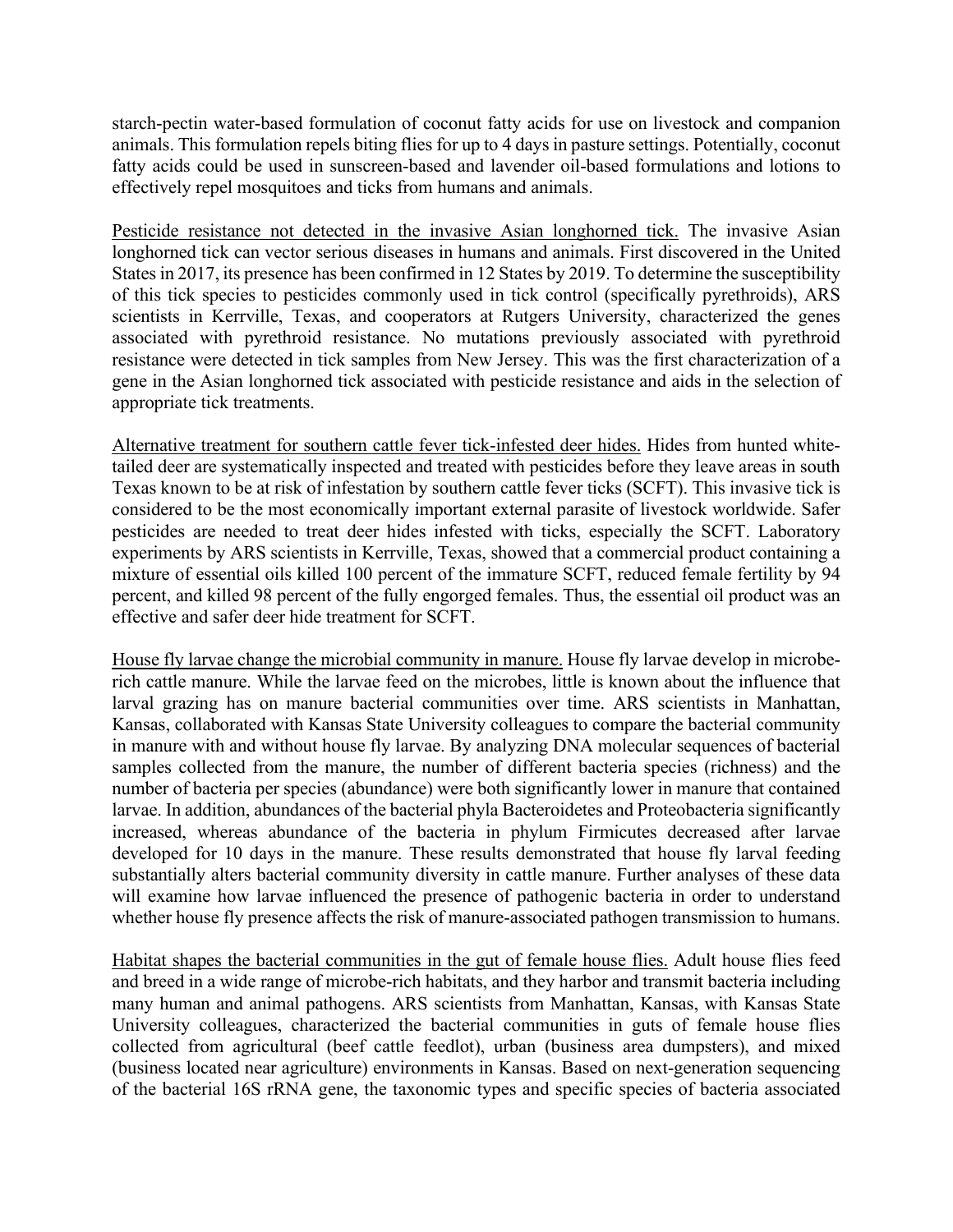with flies differed between flies collected from the different sites. Potential human pathogenic bacteria were associated with flies from the mixed environment; and feces-associated bacteria were found in flies from both the agricultural and urban environments. Results indicated that the house fly gut harbors complex bacterial communities, including potential human and animal pathogens, and that the bacterial communities are strongly influenced by the fly habitat. Understanding the factors affecting the risk of house flies vectoring pathogens to humans and animals will guide the development of mitigation strategies.

Artificial sweeteners offer an alternative tool for fly control. Although their mode of action is not known, the artificial sweeteners xylitol and erythritol are toxic to several species of adult flies. In this study, an ARS researcher in Gainesville, Florida, and a colleague at Northern Illinois University evaluated the effect of these sweeteners on larvae of house flies and stable flies. Larvae of both species were more sensitive to erythritol than xylitol, and stable flies were more sensitive than house flies. Adult flies could not distinguish between untreated larval media and media treated with the sweeteners, and they readily laid eggs on both types. As a result, larvae that emerge from eggs are exposed to treated media. These sweeteners appear to have potential as an inexpensive way to control flies without using conventional insecticides.

House fly susceptibility to low-cost essential oils. House flies are resistant to every known fly control insecticide, so new fly control tools are critically needed. Essential oils of vetiver, cinnamon, lavender, and sunflower were evaluated for insecticidal and repellent properties by an ARS researcher in Gainesville, Florida, and an Egyptian colleague. All oils caused 94 to 100 percent mortality of fly larvae and killed 100 percent of exposed adults. Vetiver and cinnamon oils repelled 84 and 78 percent of larvae, respectively, but not adult flies. Adults were repelled by neem oil and *p*-methane-3,8-diol (PMD). Based on efficacy and cost, cinnamon oil has the most potential for further development. It is classified by the Environmental Protection Agency as sufficiently safe, which precludes registration as a pesticide. Thus, new products containing this oil could be developed more easily and with few regulatory challenges.

High temperatures give house flies an advantage over their natural enemies. House flies are difficult to control and are an important pest of humans and animals. Today, fly control is conducted under hotter conditions because of climate changes, but most management strategies were designed for regions with moderate temperatures. Hot temperatures could affect the balance between the fly and wasp parasites that kill the fly. An ARS researcher in Gainesville, Florida, and Israeli colleagues compared the heat tolerance of fly and wasp populations in the United States. Only one wasp species, *Muscidifurax zaraptor*, was as heat-tolerant as the flies. Results show that *M. zaraptor* is the most effective wasp parasite for fly control under hot conditions. More heat-tolerant wasp populations might be discovered with further exploration.

# **Component 3:** *Fire Ants and Other Invasive Pest Ants*

Improved diagnostic kit for all quarantined fire ant species in commercial development. The red imported fire ant and the black imported fire ant are invasive species that cost more than \$6 billion annually in damage and control measures in the United States. The Federal imported fire ant quarantine program requires commodities to be free of both species before leaving quarantine. ARS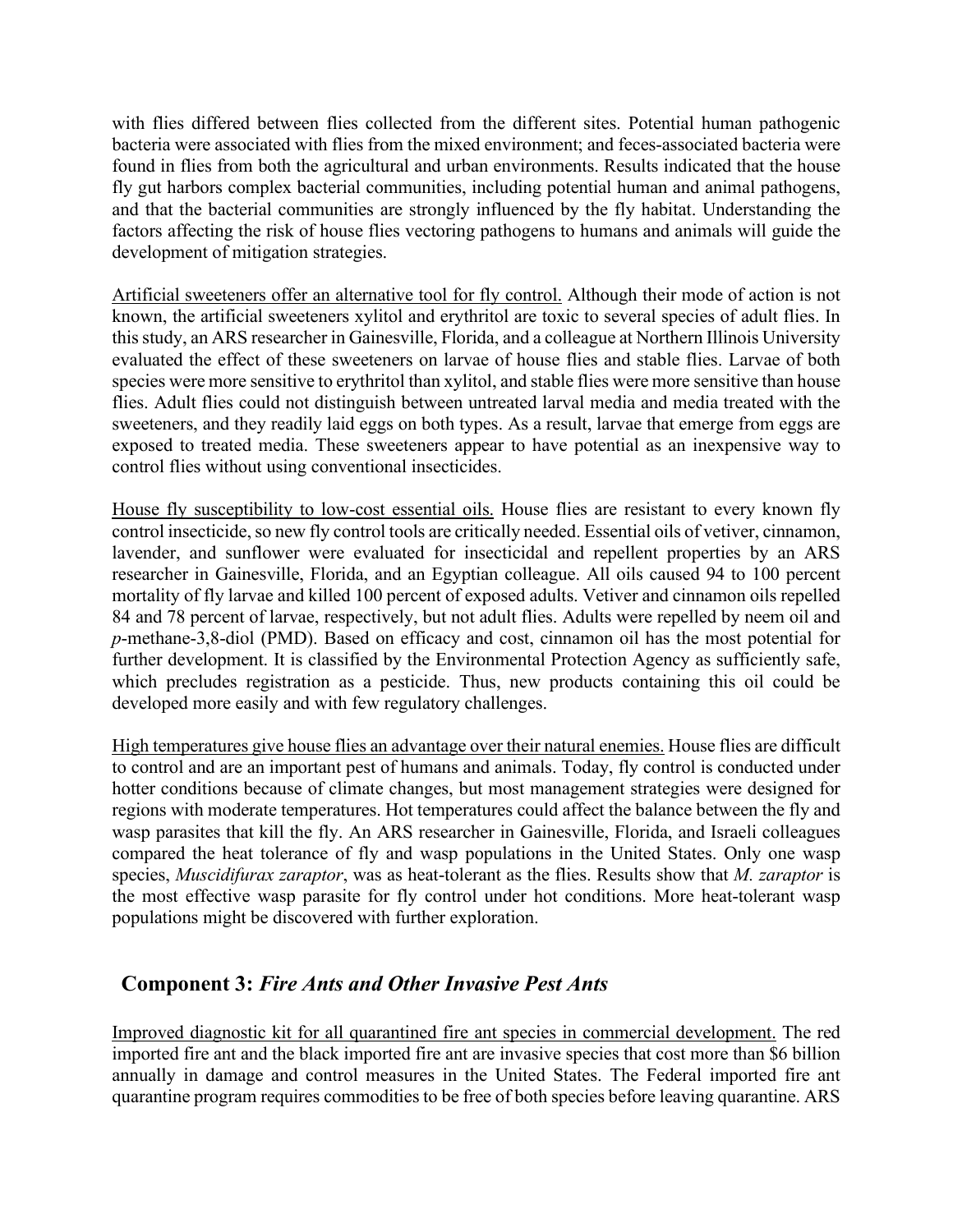scientists in Gainesville, Florida, with Animal and Plant Health Inspection Service scientists in Biloxi, Mississippi, developed a simple-to-use and portable identification kit (analogous to a home pregnancy test) that can identify both fire ant species from all other ants in a single, 10-minute test. The speed of the test curtails extended delays at inspection stations by eliminating the need to send off samples for identification. Being able to distinguish the black imported fire ant is an important improvement over the previous kit (InvictDetect) the scientists developed, which detected only the red species. The improved kit provides a new tool for regulatory agencies in the United States and other countries to enforce quarantine protocols that limit the spread of one or both invasive ant species. The license for this new technology has been acquired by Agdia Inc. and is currently being developed for commercial distribution.

Nine new viruses discovered in fire ants from South America. Imported fire ants were accidently introduced into the United States in the 1930s and currently infest more than 365 million acres. They cause more than \$6 billion in damage and control costs annually in livestock and agricultural production, buildings and landscapes, and pose a serious threat to human health. ARS researchers in Gainesville, Florida, have discovered nine new viruses in fire ants from South America, two of which exhibit unique genome structures, which suggests that they may be a new category of viruses. The nine viruses have not been detected in the United States and potentially could be released into the United States fire ant population as biological control agents. Biological control agents spread naturally and are self-sustaining. When biocontrol agents are effective at reducing populations, they are considered to be the most efficient and environmentally compatible control method for wellestablished invasive pests such as fire ants.

New formulations for controlling fire ants in potting soil. The long distance movement of fire ants often occurs through the transport of infested potted plants. To slow or prevent the spread of fire ants, a Federal quarantine requires potted plants to be treated with a significant amount of synthetic insecticides before they can be moved from quarantined areas. A major concern for such treatment is the potential detrimental effect of insecticides to the environment. ARS scientists in Stoneville, Mississippi, determined that a natural insecticidal formulation using hexyl benzoate controlled fire ants in potting soil for 60 days. This formulation has the potential to be used as an alternative to synthetic insecticides in quarantine treatments. It also was found that fire ants killed nestmate larvae and pupae that received low concentrations of the formulation. This discovery may open new avenues of study on the mechanism of how fire ants recognize members of their colony.

The male fire ant transfers more than sperm to the female. Within a fire ant colony, the mother queen inhibits reproductive development in her winged female offspring (unmated queens) with a pheromone; however, after mating the winged females need to very quickly lay eggs to start their new colonies. ARS scientists in Gainesville, Florida, discovered that male fire ants transfer compounds to the winged females during mating that rapidly initiate egg production and other biological characteristics of a mother queen. This discovery shows how male fire ants help winged females overcome the effects of their mother's pheromone. The discovery reveals potential pathways to disrupt fire ant reproduction, which can lead to novel control methods for this invasive species that causes more than \$6 billion in annual damage and control costs in the United States.

Identification of fire ant attractants. Bait technology is commonly used in the control of fire ants, one of the world's worst invasive species. To improve the effectiveness of baits, several new fire